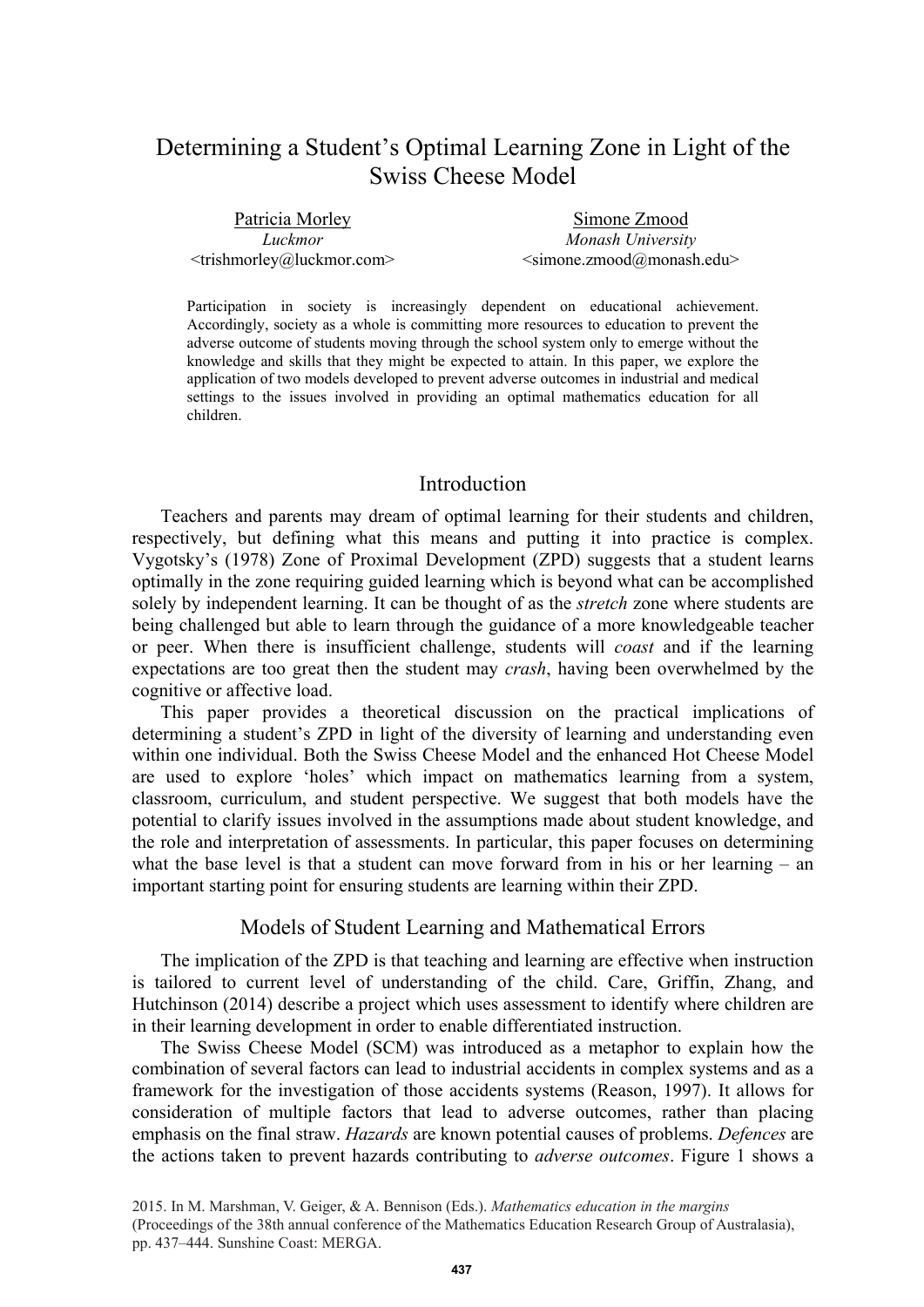generic Swiss cheese model. Each slice of cheese represents a *defence layer* within the system, the holes in each slice of cheese represent gaps or imperfections in the defence, and when the holes in several slices of cheese align creating a *hazard trajectory* then this accumulation of multiple failures can result in harm. The SCM is a useful focus of attention for investigating unwanted outcomes in order to put in place layers of defence against future harm. A key feature of this model is its flexibility. The number of layers of defences can be adjusted to suit the situation. The SCM, despite its simplicity, has been widely used to draw attention to the multi-faceted nature of adverse events. In particular, it encourages a more holistic view through recognition of contributing factors in addition to the most proximate cause.

The Hot Cheese Model (HCM) refines the SCM by including interactions between the defence layers of the system which are referred to as *feature interactions* (Li & Thimbleby, 2014). The HCM explicitly recognises that a system of defences – the slices of cheese – is active and not passive nor unchanging. It is not enough to put multiple layers of defence in place with non-aligning holes as any new defence layer introduced may end up causing new errors and thus harm. Li and Thimbleby (2014) provide an interesting example of feature interactions. In Detroit, a monitoring camera was installed as safety device in a nuclear reactor. However, it fell and blocked a coolant drainage hole. The blockage resulted in temperatures that destroyed sensors, leaving a nuclear meltdown to go undetected by the reactor operators.

From its origin in industrial accidents, the SCM has been transferred and adapted to other fields such as medicine, demonstrating that transfer of these ideas from one field to another field was not only possible but useful. Both the SCM and the HCM allow clearer thinking about complex situations. We will now discuss how the SCM, and also the HCM, can be used in the educational context.



*Figure 1.* Generic Swiss Cheese Model (SCM) (Mack, 2014)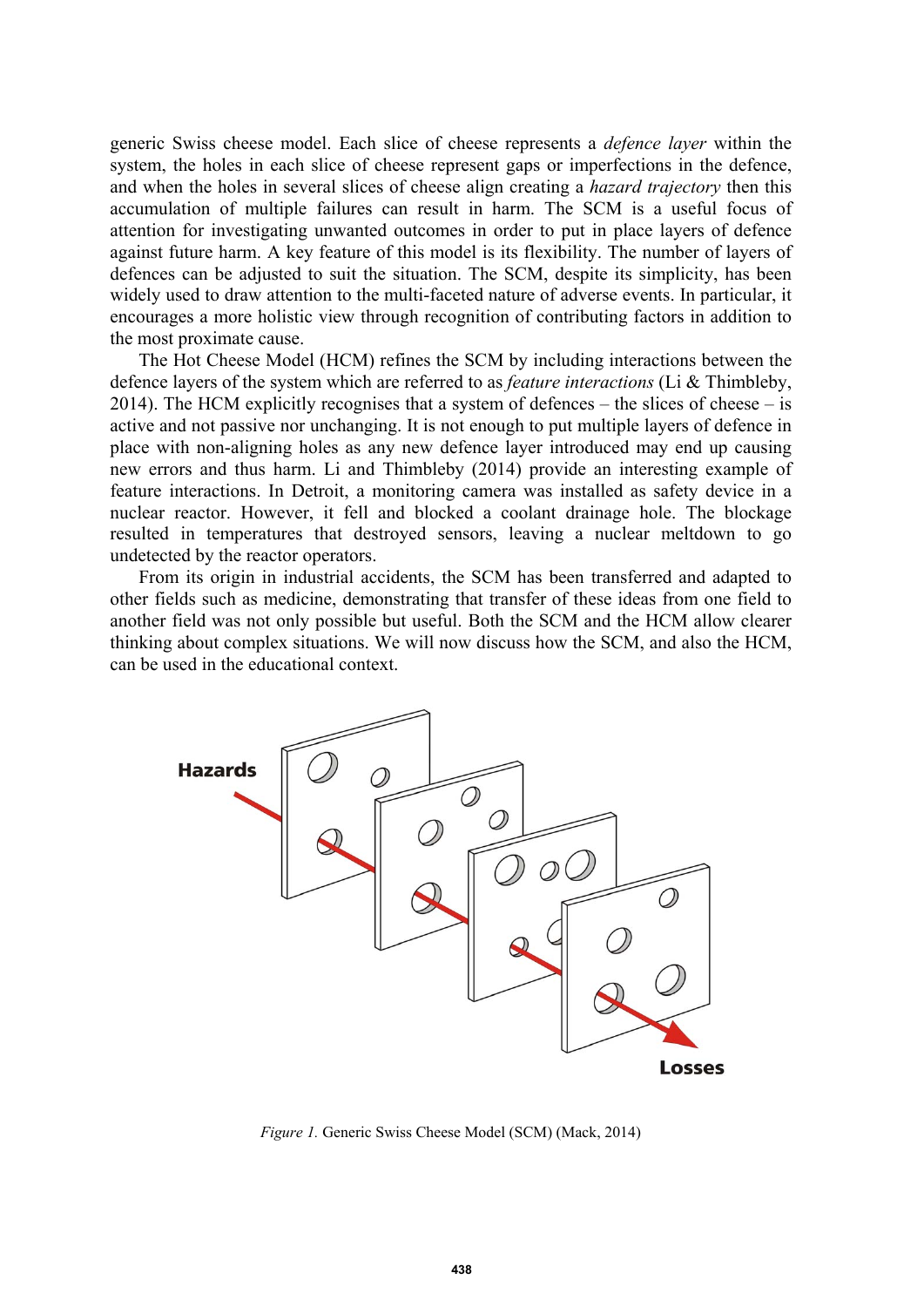In Education, we might think of the process of education as one of obtaining knowledge and skills. A situation, condition, or event that might impede learning is, in this context, a hazard. The layers of Swiss cheese in this model are defensive layers that are put in place to prevent the impediments from affecting the desired outcome of learning. The arrow moving through the Swiss cheese represents a student's failure to learn despite the defences in place. Education of a population is a large endeavour in terms of resources and time required from a wide range of people. Despite this, too many children leave school without having attained some of the basic knowledge and skills that they might reasonably be expected to have. In Education, this is the adverse outcome, or losses, that we consider below.

It is acknowledged that measurement of outcomes is a necessary precondition to understanding the success and adverse effects of any process. Whether the measurement of outcomes is modelled as a defence layer in the SCM, or not, is dependent on the situation, as discussed here. Even where the measurement of outcomes is neutral, the feedback of information into the system is not necessarily neutral. To illustrate this, we draw on research on the effective use of measurement to reduce workplace injuries. The measure of work time that was lost due to injury was adopted as an Occupational Health and Safety (OHS) measure, but was found to be problematic (Blewett, 1994). Lost Time Injuries (LTI's) were used as a measure of workplace safety. However, this measure was unsatisfactory for a number of reasons, including that it was "far more sensitive to claims and injury management processes than to real changes in safety performance" (Blewett, 1994, p. 29).

In Education, much has been written about potential and actual adverse effects of assessment that interfere with the main goal of education. Many of these concerns are related to how the information is used, rather than about the measurement itself. Unlike other contexts, where measurement is neutral until it is fed back into the system, testing provides an opportunity for a learner to organise information and increase learning.

It is widely recognised that educational assessment performs a variety of functions, ranging from the use of large-scale assessments to inform policy to in-class assessments to inform teaching practices (Care et al., 2014). Educational outcomes are to some extent measured by the outcomes of assessments, and we consider them to be intrinsic to educational processes, rather than a neutral measurement. Accordingly, in this paper assessments are treated as defence layers within the model, rather than neutral measurements external to the model.

Following is a discussion on how the SCM and HCM can be used to analyse mathematics learning in school at four levels: the education system as a whole, the mathematics classroom, the mathematics curriculum, and the individual student.

## *Education System*

At the education system level, it is recognised that good educational outcomes depend on a suitable physical environment, a well-structured curriculum, competent teachers, and student attendance. Accordingly, employing the terminology of the SCM, a poor physical environment, an inadequate curriculum, incompetent teachers, and poor student attendance each may be considered as a hazard*,* that is something which might contribute to the adverse event of students not learning at the appropriate level.

The defence layers that are in place to prevent the adverse outcomes described above are: a suitable budget for school building and maintenance; a structured curriculum;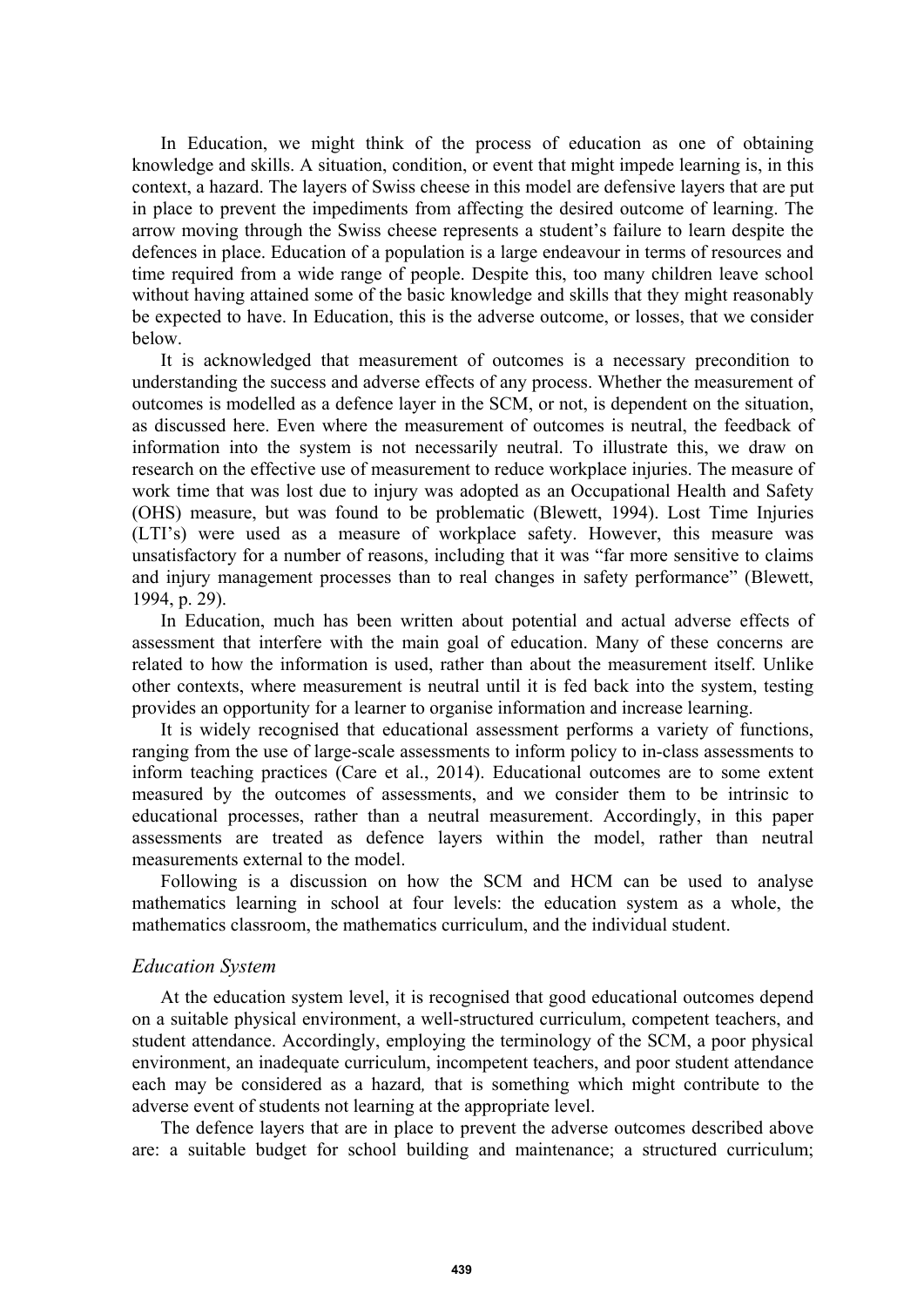minimum teacher qualifications and professional development; system-wide students assessments such as NAPLAN and Year 12 examinations; and student mandatory attendance. These protective layers are put in place via legislation and Education Department policy.

## *Mathematics Classes*

At the classroom level, children need good rapport with the teacher, a teacher who has the requisite knowledge to teach mathematics, and learning resources such as manipulatives, textbooks and ICT. Associated hazards are impediments to learning such as: when the children are absent; when children are disengaged from the subject material; and when connections are not made with previous knowledge. The protective layers are accordingly: roll calls or attendance lists; lesson plans; monitoring of students' learning via quizzes, exams; review of homework books; and projects. Roediger III, Putnam, and Smith (2011) identify ten benefits of testing, ranging from identifying gaps in knowledge and providing feedback to teachers, to encouraging active learning by encouraging "students to study", producing "better organisation of knowledge", improving "transfer of knowledge to new contexts", and improving "metacognitive monitoring". An accurate understanding of the source of a *gap* is essential in order to match the teaching intervention to the type of error, and at the appropriate level of the individual student or the whole class (Holmes, Miedema, Nieuwkoop, & Haugen, 2013). The responsibility for these layers derives from the individual teacher, who operates within the larger framework of the school and wider educational policies.

### *Mathematics Curriculum*

The mathematics curriculum is both a defence layer in the complex system of education – across the educational system and within the mathematics classroom – and a system in its own right. It provides a framework for teaching the desired mathematical knowledge in a structured way so that concepts and procedures are built up on previous knowledge. If one applies the traditional SCM at the curriculum level, hazards could be that the curriculum expects too much (or too little) of students, and presuming that students have actually mastered previous teachings and are ready to learn new material. Thus, in a somewhat recursive situation, the curriculum and its periodic revision act as defence layers.

However, transforming the SCM, one can look at each slice of cheese as a study area of the mathematics curriculum. To illustrate this, the Australian curriculum outlines the scope and sequence for three interlinked branches of mathematics: number and algebra; measurement and geometry; and statistics and probability. Each of these branches of mathematics is broken down into more detailed study areas. For example, the number and algebra branch comprises six strands: number and place value; fractions and decimals; real numbers; money and financial mathematics; patterns and algebra; and linear and non-linear relationships.

If each of these study areas represents a slice of cheese, then some holes in conceptual understanding will impact mastery of learning in another slice. Roman numerals are often introduced in primary school maths to explore alternative number systems and emphasise place value. However, provided a student has conceptual understanding of place value, a hole in knowledge of Roman numerals is unlikely to be detrimental in the long-term, other than on an assessment with test items for Roman numerals. In contrast, an understanding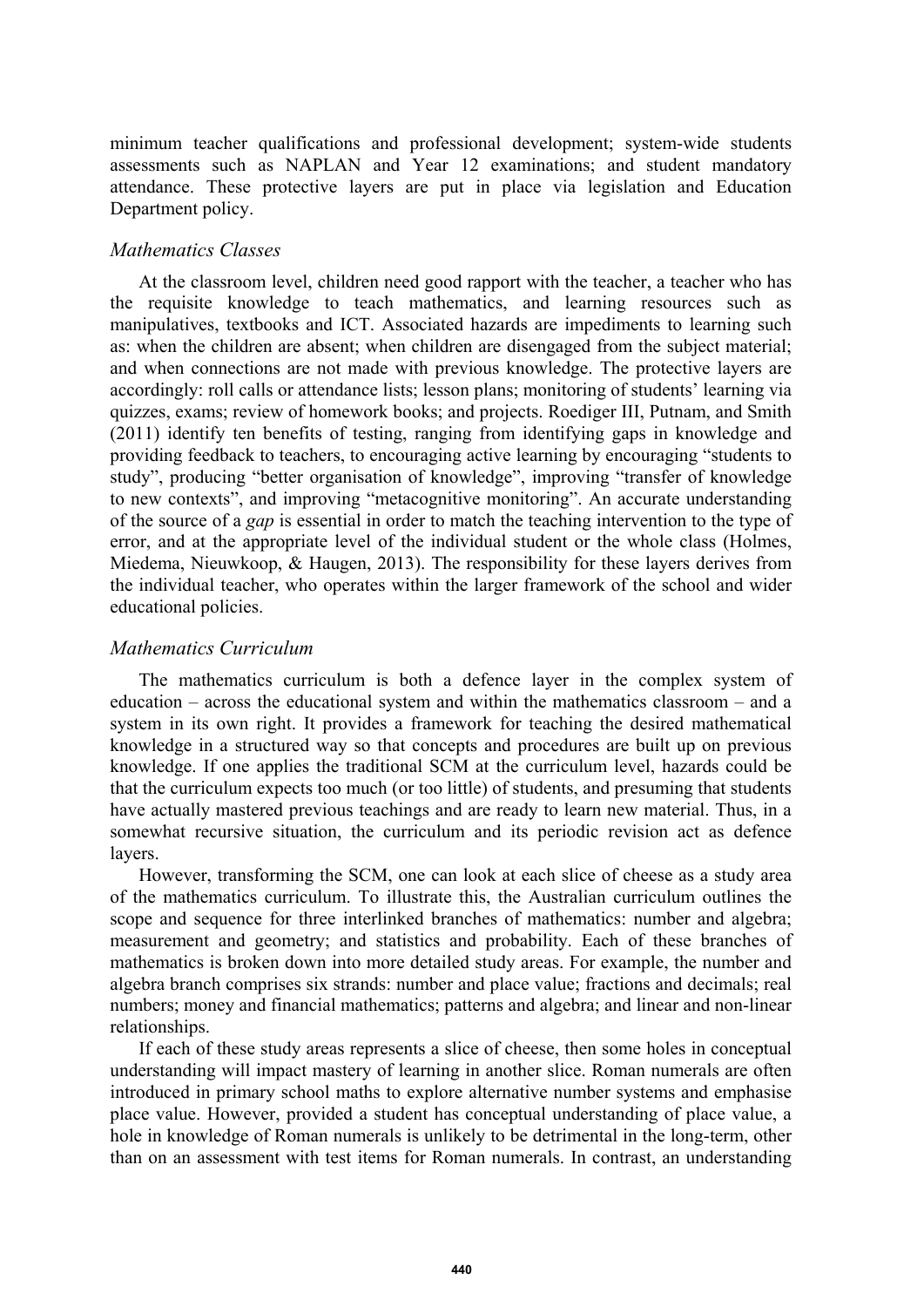of fractions is critical for developing working knowledge of algebra which, in turn, is important in developing an understanding of calculus. Following this line of reasoning, some study areas of mathematics are pre-requisites for mastery of other study areas and any gaps may have escalating consequences and long term implications. For example, misguided early number concepts (Mazzocco, Murphy, Brown, Rinne, & Herold, 2013), fractions and algebra (Gray & Tall, 1992a, 1992b).

## *Individual Student*

Another transformation of the SCM is useful to consider the implications for an individual student. Picture a vertical stack of sliced cheese, with lower slices representing previous years of mathematics education and each slice of cheese consisting of the mathematics curriculum taught at that specific year level. Holes in understanding in earlier slices may mean that the student does not have the foundation to develop robust understanding in some areas of the current intended curriculum. There are many factors which might contribute to an individual not having the knowledge and skills in place to accommodate learning the current topic in the classroom, ranging from difficult personal circumstances, previous poor teaching, or learning difficulties. It is important for a teacher to be aware of whether the difficulties experienced by students are due to learning disabilities, and to be able to act accordingly (Butterworth, Varma, & Laurillard, 2011). Defences against such hazards include factors such as having a supportive family who values mathematics learning and having a teacher who knows how to identify the sources of gaps in knowledge and what interventions are most appropriate to fill the gaps.

# Implications for Teaching

Ultimately, the SCM and HCM were developed to both pro-actively mitigate the risks of gaps aligning resulting in an adverse outcome and also to analyse what the root causes of any failures were. In this section, we discuss what the potential sources of error may be, implications for assessments and interventions, and link this back to the important task of determining a individual student's ZPD.

## *Sources of Error*

There has been considerable research on the causes of errors in mathematics. Skemp (1976) differentiates between instrumental understanding which is understanding what to do, and relational understanding which is "knowing both what to do and why" (p. 2). Others use the terms procedural and conceptual understanding to differentiate between learning a collection of procedures or algorithms and developing a deeper understanding of what is happening mathematically. Both have their place. Procedural knowledge that is not underpinned by conceptual understanding can lead to learning lots of *rules* which only apply in certain situations. Strong conceptual understanding without the fluency of procedural knowledge can drive a student to derive formulas and rules from first principles. Whilst this is a valuable skill, there is not always sufficient time during testing situations to *derive knowledge* and a measure of fluency is useful. The ideal is strong conceptual foundations which underpin procedural fluency and flexibility.

Holmes et al. (2013) identify three sources of mathematics error: (1) vocabulary errors which are gaps in knowledge or misinterpretations; (2) computational errors; and (3) erroneous beliefs or misconceptions. They found that it can be difficult to differentiate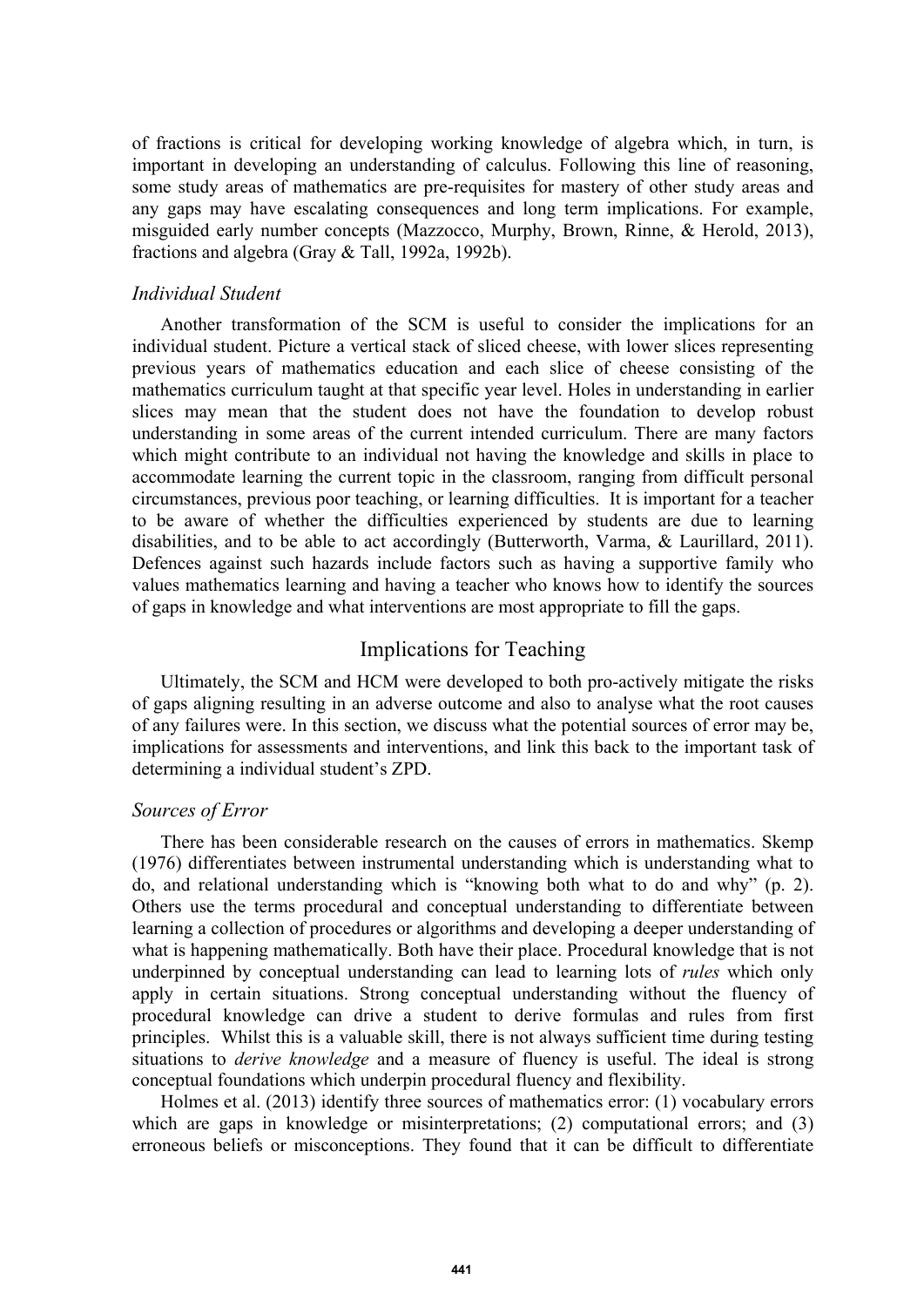between computational errors and misconceptions, and yet this teacher knowledge is crucial for determining the appropriate teaching interventions. Teachers also need to "make judgement calls as to what gets addressed in the class setting and what becomes an individual student intervention" (Holmes et al., 2013, p. 32).

There are other possible sources of error. Some students may not lay out their work properly on the page and or have illegible handwriting. Some students could have issues with test taking or working under pressure. An underlying source of any error could be working memory overload, when students are trying to deal with more information than they can manage and do not have good working practices to reduce the demands on their working memory. Self-management skills can be taught to help students develop their metacognition and thus improve their learning and production.

From a teaching point of view, there is no such thing as a *silly mistake* because every error has an underlying cause. Identifying the gap, identifying its cause, and understanding the implications of the gap continuing, are all important factors in optimising a student's mathematics learning.

#### *Implications for Assessments*

In Education, one very important way of ascertaining whether successful mathematics learning has taken place is through a variety of assessments including tests, quizzes, exams, assignments and projects, problem solving journals, review of homework books, class discussions and conversations with individuals. These assessments can be designed and implemented at various levels such as large-scale national testing, school-based exams, class assessments, and individual conversations with students. The different levels of assessments match up with three of the interpretations of the SCM presented above: the education system; the mathematics class; and the individual student.

*Large Scale Testing.* NAPLAN is an example of a defence layer in the HCM, performing a monitoring role required for understanding the effectiveness of the education system at various points. This section discusses the role of NAPLAN under the SCM and the HCM.

The inclusion of NAPLAN in the SCM requires an understanding of the role that NAPLAN plays in the education system. If the NAPLAN assessments were considered as having a neutral role in measuring outcomes, it would not be necessary to include NAPLAN explicitly in the model. This view, however, is simplistic. NAPLAN assessments have a role in identifying areas of strengths and weaknesses in educational outcomes, and therefore NAPLAN would be included as a defence layer at the system level.

Under the HCM, it is recognised that the defence layers can interact with other defence layers in the system. As others have previously highlighted, the measurement role that NAPLAN plays is not neutral. On a positive note, NAPLAN is expected to illustrate curriculum expectations and consequently shape teacher practices in improving students' mathematics and numeracy performance. On a negative note, pressure to improve scores may have the undesired impact of encouraging shallow teaching practices.

*Limits of written testing.* It is important to recognise that a student's mathematical understanding is only assessed to the extent of the questions contained on a test. Some holes do not show up on typical assessments. Multiple choice tests are an example of where a student might get the answers correct on a test but actually have a hole in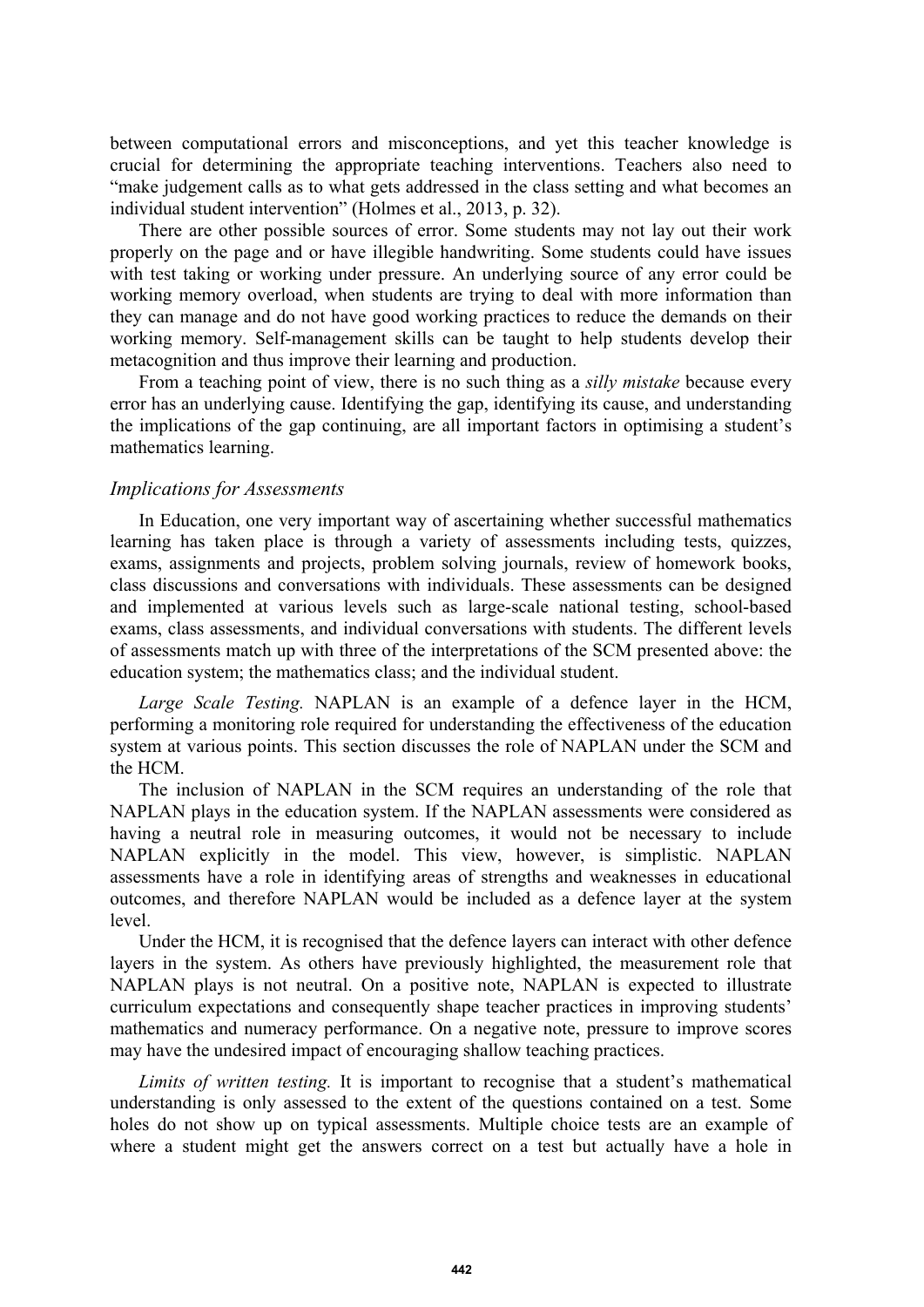conceptual understanding. A teacher might pre-test the class on a given topic to help with future lesson planning. Although the test may be effective as a whole, there are likely to be some children whose capabilities are over or under-estimated. Holmes et al. (2013) emphasise that "identifying student misconceptions from their work is a matter of identifying and categorizing patterns. Thus, it is extremely important when developing assessments to have multiple questions targeting the same concept in order to better classify misconceptions" (p. 32).

*Benefits of talking with students.* Holmes et al. (2013) suggest that "a good way to discover what students may be thinking when examining their answer for a particular problem is simply to ask them" (p. 38). Gray and Tall (1992a) go further stating that "in general classroom activity it is essential for the teacher to talk to individual children and to listen to how those children are performing their arithmetic calculations" (p. 13) and warn that "simply allowing them to carry out idiosyncratic procedures may actually be leading them up a cul-de-sac of eventual failure at more advanced arithmetic" (p. 13).

Another method of getting inside the student's head is to ask students to keep a journal, where they explain their thinking when solving certain problems, in order to diagnose inappropriate strategies. This can be a good way to record and capture the development of a student's understanding. However, journals do lack the immediacy and interactivity of a conversation and thus may require some back and forth to dig deeper into the student's reasoning.

In summary, assessments provide evidence of student's capability to understand and respond to assessment items. While it is easy to misconstrue the extent of a student's understanding, the SCM suggests two things: firstly, that sources of errors might not be the immediately obvious; and secondly, that the imperfections of any type of assessments are appropriately compensated for by using a variety of styles of assessment, including conversation, thereby exposing different strengths and weaknesses. Despite their limitations, formative, summative, and large-scale testing provide information that might suggest further lines of inquiry which might be otherwise unavailable.

#### *Implications for Interventions - Dealing with 'holes'*

One of the necessary assumptions of any lesson plan is that students are able to absorb the material. Gaps, or *holes*, in students' understanding weaken this assumption. The SCM suggests that holes are to be expected, therefore teachers need to develop approaches which accept and address the existence of holes. One possibility may be to emphasise prerequisite knowledge over revision of procedural activities.

We interpret the SCM as suggesting that students, with a perspective differing from a teacher's perspective, might be able to identify issues that a classroom teacher may not have seen. Empowering students to actively participate in identifying the prerequisite knowledge required for a new task may also have the desirable effect of promoting relational understanding of material prior to instrumental understanding.

# *Determining a student's ZPD*

Pre-testing a student's knowledge before teaching a new unit is a well-established way to determine a student's readiness to learn new material or whether they may already have acquired the intended knowledge. Written or online quizzes are the most common format used, and teachers should keep in mind the limitations of written testing discussed above.